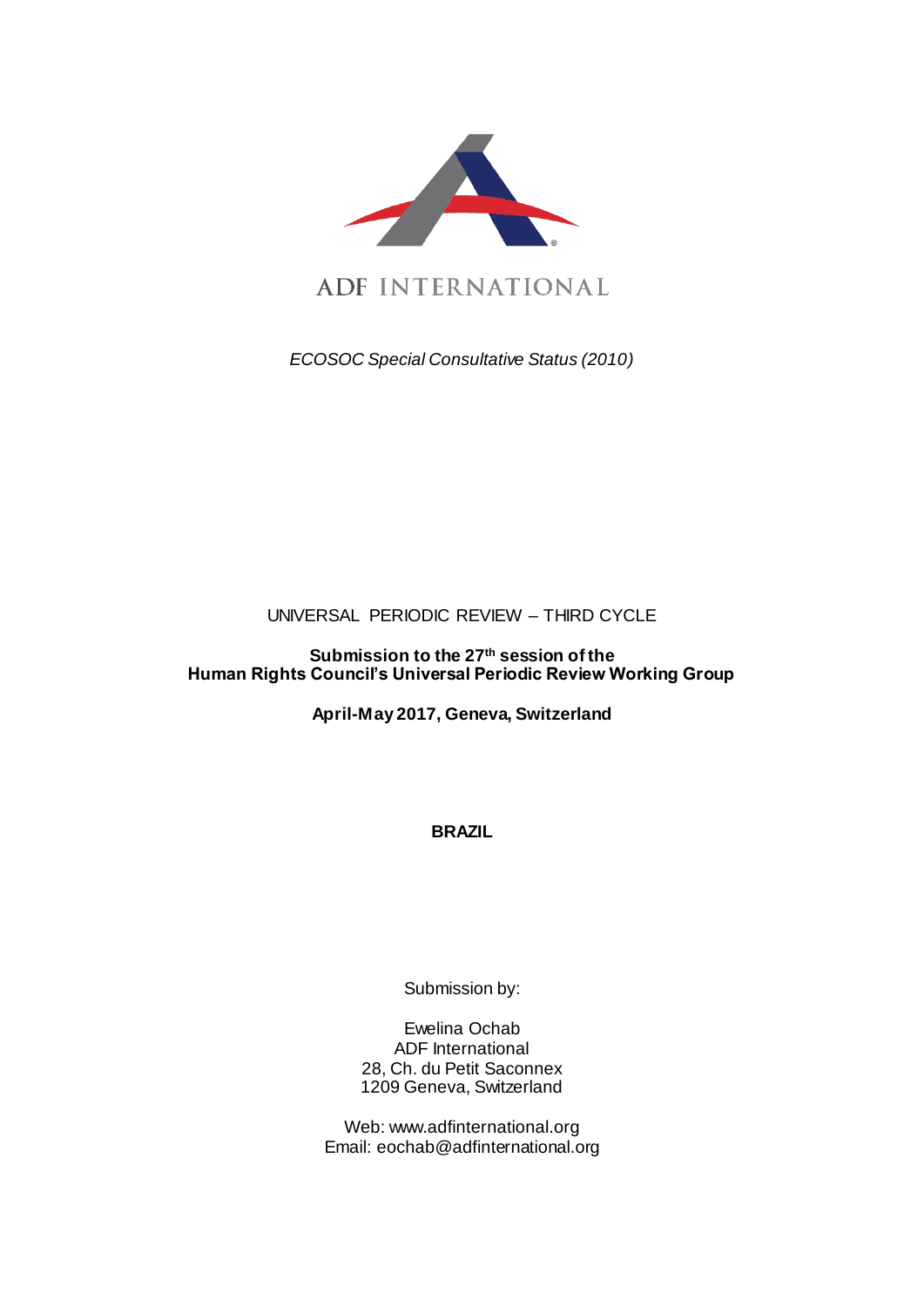### **Introduction**

- 1. ADF International is a global alliance-building legal organization that advocates for religious freedom, life, and marriage and family before national and international institutions. As well as having ECOSOC consultative status with the United Nations (registered name 'Alliance Defending Freedom'), ADF International has accreditation with the European Commission and Parliament, the Organization for Security and Co-operation in Europe, and the Organization of American States, and is a participant in the FRA Fundamental Rights Platform.
- 2. This report focuses on the right to life of the unborn and Brazil's failures in promoting and defending this right given threats posed by the Zika virus epidemic.

# **(a) Right to Life**

## *Background*

3. The right to life is protected in the Constitution of the Federative Republic of Brazil (the Constitution). Article 5 of the Constitution states:

> All persons are equal before the law, without any distinction whatsoever, Brazilians and foreigners residing in the country being ensured of inviolability of the right to life, to liberty, to equality, to security and to property[.]

- 4. The Constitution does not specify the scope of the provision, namely, when life begins or whether the right to life of the unborn is covered.
- 5. Under Article 128 of the Brazilian Criminal Code, abortion is allowed only in cases of rape and danger to the woman's life.
- 6. Illegal abortion is widely performed. It is estimated that there are between 1 and 4 million illegal abortions per year.<sup>1</sup> Furthermore, approximately 250,000 illegal abortions result in hospitalization due to post-abortion complications.<sup>2</sup> Prosecution of the illegal practice of abortion is rare.
- 7. In 2013 the maternal mortality rates in Brazil were high, with 69 deaths per 100,000 live births.<sup>3</sup> Nonetheless, the maternal mortality ratio has improved, decreasing from 120 in 1990, 100 in 1995, 85 in 2000, and 73 in 2005.<sup>4</sup> This means that since 1990, Brazil managed to decrease the maternal mortality rates by 43% without liberalizing abortion regulations.
- 8. The adolescent pregnancy rate in 2015 was high at 67 per 1,000 women aged 15 to 19 years, having decreased from 69 in 2011.<sup>5</sup>

<sup>4</sup> Ibid., 36.

 $\overline{a}$ 

<sup>1</sup> Adesse, Leila e Monteiro, Mario. Magnitude do aborto no Brasil: aspectos epidemiológicos e sócio culturais. IPAS Brasil/IMS/UERJ. 2007; Human Rights Watch, Abortion, available at: https://www.hrw.org/news/2009/03/31/abortion#Brazil.

<sup>2</sup> Lourdes Garcia-Navarro, Brazil's Restrictions On Abortion May Get More Restrictive, available at: http://www.npr.org/sections/parallels/2013/10/29/241410709/brazils-restrictions-on-abortion-may-getmore-restrictive.

<sup>3</sup> World Health Organization, Trends in Maternal Mortality 1990 to 2013, 29.

<sup>5</sup> The World Bank, Adolescent fertility rate, available at: http://data.worldbank.org/indicator/SP.ADO.TFRT.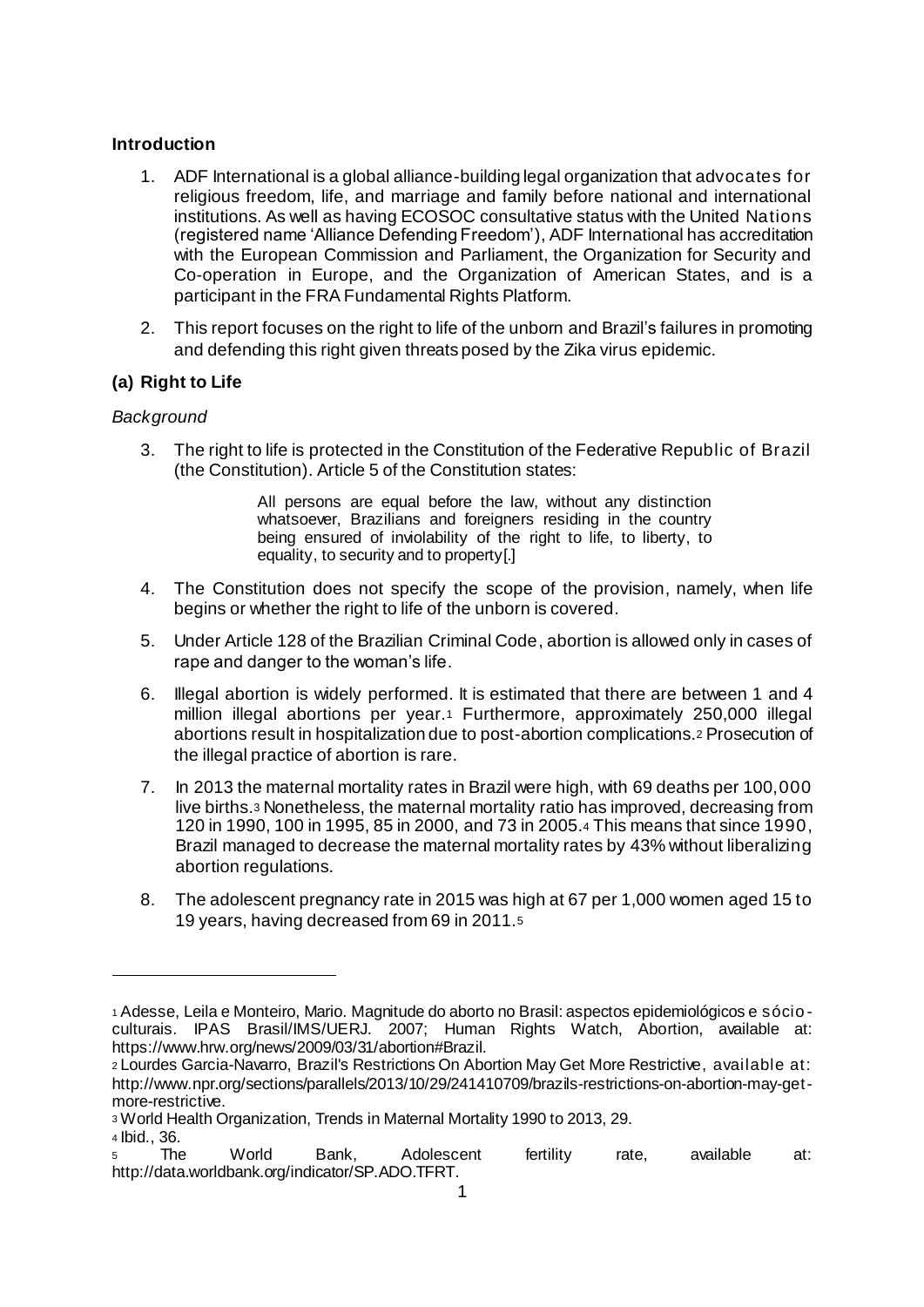- 9. Violence against women and girls in Brazil is high and continues to increase.<sup>6</sup> The high level of violence is used to advocate for abortion liberalization. However, little attention is paid to the fact that a liberal abortion law would not address or end sexual and domestic violence.
- 10. In February 2016, Brazil came under increased pressure from the OHCHR to liberalize its abortion law.<sup>7</sup> On 5 February 2015, the High Commissioner for Human Rights expressed concern:

In Zika-affected countries that have restrictive laws governing women's reproductive rights, the situation facing women and girls is particularly stark on a number of levels. In situations where sexual violence is rampant, and sexual and reproductive health services are criminalized [by which he means abortion], or simply unavailable, efforts to halt this crisis will not be enhanced by placing the focus on advising women and girls not to become pregnant.

11. The Brazilian government also called for liberalization of the abortion law in Brazil.<sup>8</sup>

## *Right to Life in International Law*

 $\overline{a}$ 

- 12. The right to life of the unborn is protected under international law. Article 6(1) of the International Covenant on Civil and Political Rights (ICCPR) states, 'Every human being has the inherent right to life.' Furthermore, Article 6(5) of the ICCPR states, 'Sentence of death shall not be imposed for crimes committed by persons below eighteen years of age and *shall not be carried out on pregnant women*.' The ICCPR's prohibition of the death penalty for pregnant women implicitly recognizes the right to life of the unborn. As the *travaux préparatoires*<sup>9</sup> of the ICCPR explicitly state, 'The principal reason for providing in paragraph 4 [now Article 6(5)] of the original text that the death sentence should not be carried out on pregnant women was to *save the life of an innocent unborn child*.'<sup>10</sup> Similarly, the Secretary General report of 1955 notes that the intention of the paragraph 'was inspired by humanitarian considerations and by *consideration for the interests of the unborn child*[.]'<sup>11</sup>
- 13. The protection of unborn life is also found through an ordinary reading of the language in the preamble of the Convention on the Rights of the Child (CRC). The preamble states, '[T]he child, by reason of his physical and mental immaturity, needs special safeguards and care, including appropriate legal protection, *before as well as after birth*.' Article 1 of the CRC defines a child as 'every human being below

<sup>6</sup> PRI, Brazil's shocking violence against women, in five charts, available at: http://www.pri.org/stories/2015-11-18/brazils-shocking-violence-against-women-five-charts.

<sup>7</sup> High Commissioner of Human Rights, Upholding women's human rights essential to Zika response<br>available ext: – Zeid, available at:

http://www.ohchr.org/EN/NewsEvents/Pages/DisplayNews.aspx?NewsID=17014&LangID=E. 8 Simon Romero, Surge of Zika Virus Has Brazilians Re-examining Strict Abortion Laws, available at: http://www.nytimes.com/2016/02/04/world/americas/zika-virus-brazil-abortion-laws.html.

<sup>9</sup> In accordance with the Article 32 of the Vienna Convention, the *travaux préparatoires* are considered to be a "supplementary means of interpretation."

<sup>10</sup> Report of the Third Committee to the 12<sup>th</sup> Session of the General Assembly, 5 December 1957. A/3764 § 18.

<sup>11</sup> Report of the Secretary-General to the 10<sup>th</sup> Session of the General Assembly, 1 July 1955. A/2929, Chapter VI, §10.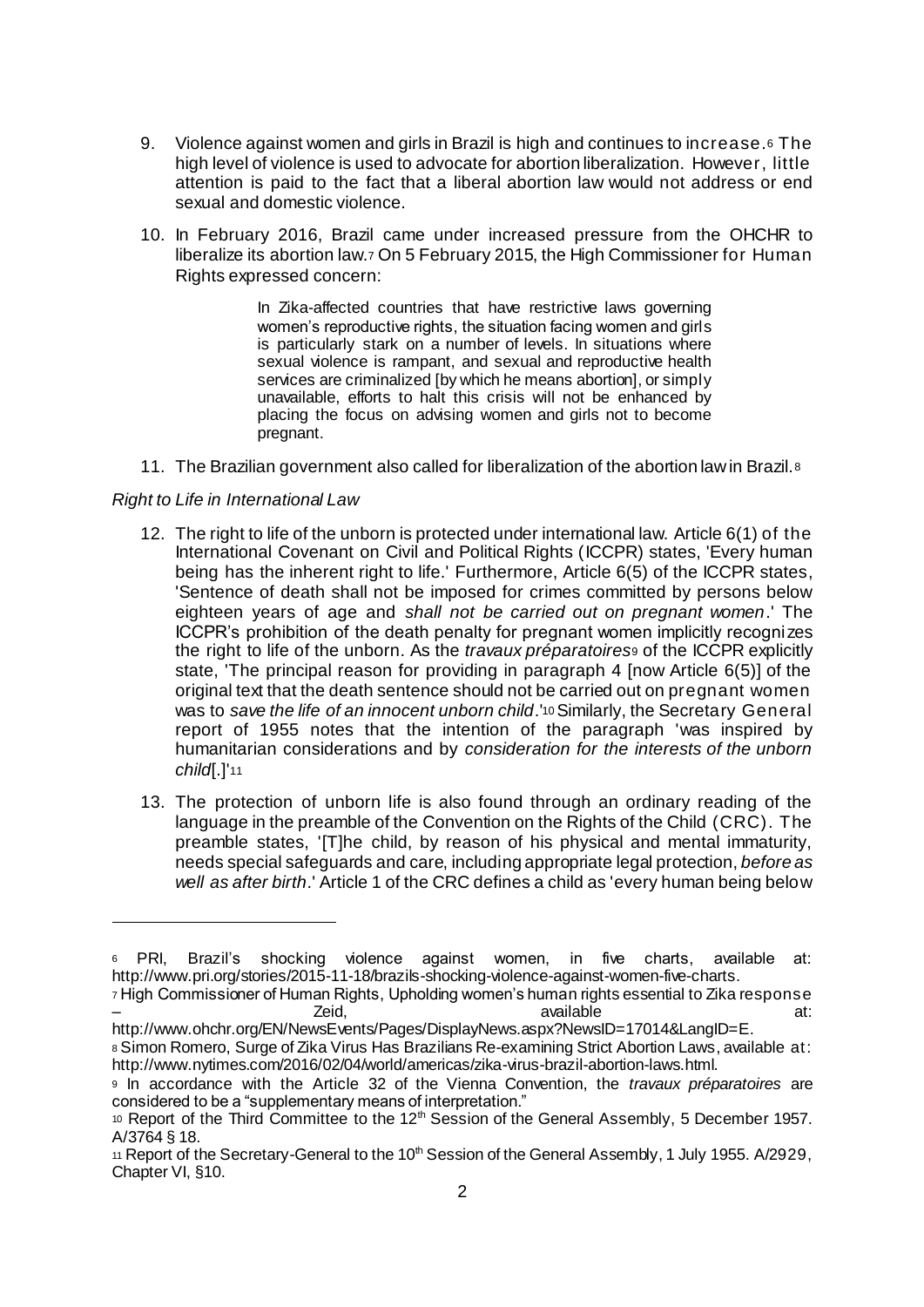the age of eighteen years.' This provides an upper limit as to who is a child, but does not provide a lower limit on when the status of 'child' attaches.

- 14. Providing access to abortion means that more women suffer from abortion-related complications. There are numerous maternal risks associated with abortion. A major study published in the *British Medical Journal* in 2015 concluded that States with 'less permissive' abortion laws 'exhibited consistently lower maternal mortality rates.'<sup>12</sup> Although the study explains these differences in terms of other independent factors rather than in terms of abortion legislation itself, it nevertheless concludes, 'No statistically independent effect was observed for abortion legislation, constitutional amendment or other covariates.'<sup>13</sup> Because abortion legislation has no effect on maternal mortality, abortion need not be legalized to protect women's health. Abortion is further associated with a high risk of haemorrhaging, developing sepsis, and developing injuries to internal organs, including intrauterine perforations.<sup>14</sup> Moreover, abortion can never be safe because it takes the life of the unborn child and harms the mother through the loss of her child. It has also been reported that women who have had abortions are more vulnerable to selfdestructive tendencies, depression, and other unhealthy behaviour aggravated by the abortion experience.<sup>15</sup>
- 15. Therefore, Brazil must focus on protecting the right to life of the unborn and on helping women get through pregnancy and childbirth safely, rather than on ending pregnancies. A more relaxed abortion law does not address the problem of sexual and domestic violence in Brazil. Brazil should ensure that all cases of domestic and sexual abuse and violence are investigated accordingly, and the perpetrators are prosecuted. Brazil should also raise awareness about the rights of women and girls. Brazil must protect women, girls, and children from domestic and sexual violence. In order to reduce maternal mortality and teen pregnancy, Brazil also should provide women with access to knowledge-based education about their bodies, healthy behaviours, and responsible decision-making. Brazil should redirect resources to improve maternal health and medical infrastructure to solve the problem of high maternal mortality rates.

#### *Zika Virus Epidemic*

16. The Zika virus is a mosquito-borne virus that was first discovered in 1947 in Uganda.<sup>16</sup> The Zika virus causes symptoms of fever, arthralgia, and rash.<sup>17</sup> It can be

l

<sup>12</sup> Elard Koch, Monique Chireau, and Fernando Pliego et. al., *Abortion Legislation, Maternal Healthcare, Fertility, Female Literacy, Sanitation, Violence Against Women and Maternal Deaths: A Natural Experiment in 32 Mexican States*, BMJ OPEN 2015:5 e006013, doi:10.1136/bmjopen-2014- 006013, p. 1.

<sup>13</sup> Ibid.

<sup>14</sup> Gunnel Lindell and Folke Flam, *Management of Uterine Perforations in Connection with Legal Abortions,*ACTA OBSTET GYNECOL SCAND. (1995) May 74(5):373-5, available at

http://onlinelibrary.wiley.com/doi/10.3109/00016349509024431.

<sup>15</sup> David C. Reardon, Philip G. Ney, Fritz Scheuren, Jesse R Cougle, Priscilla K Coleman, Thomas W. Strahan, *Deaths Associated with Pregnancy Outcome:A Record Linkage Study of Low Income Women*, SOUTHERN MEDICAL JOURNAL, (2002) August, 95(8):834-841.

<sup>16</sup> Tom Solomon, Matthew Baylis, and David Brown, *Zika virus and neurological disease- approach to the unknown*, available at: http://www.thelancet.com/pdfs/journals/laninf/PIIS1473-3099(16)00125- 0.pdf.

<sup>17</sup> Ibid.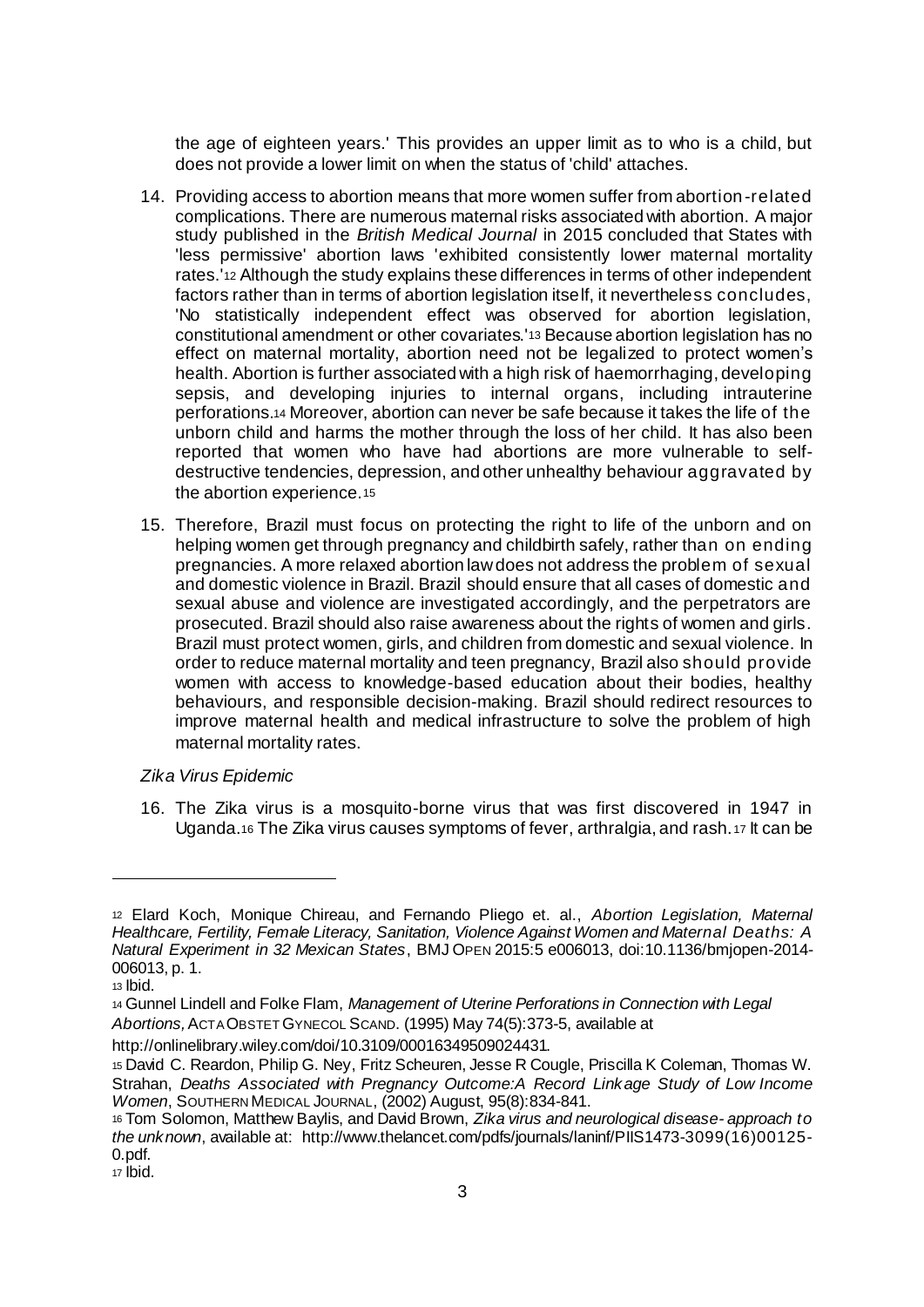transmitted through mosquito bites, through mother to child transmission<sup>18</sup> or through sexual intercourse.<sup>19</sup>

- 17. After Africa, the virus spread to Yap, Federated States of Micronesia and French Polynesia before reaching South America in early 2015. It was estimated that in 2015 over 1.6 million people became infected in Brazil alone, with 863 fatalities.<sup>20</sup>
- 18. Because the number of children born with microcephaly in Brazil rose around the time of the start of the Zika virus epidemic in 2015, a conclusion has been made that there must be a causal link between the Zika virus and the occurrence of microcephaly.
- 19. The WHO Director-General stated on 1 February 2016:

In assessing the level of threat, the 18 experts and advisers looked in particular at the strong association, in time and place, between infection with the Zika virus and a rise in detected cases of congenital malformations and neurological complications. The experts agreed that a causal relationship between Zika infection during pregnancy and microcephaly is strongly suspected, though not yet scientifically proven.

- 20. Some studies suggest that the Zika virus has been detected in amniotic fluid and placental and foetal tissue<sup>21</sup> in babies diagnosed with malformations of the nervous system.<sup>22</sup> However, the presence of the Zika virus in the amniotic fluid does not mean that the child would suffer from any neurological conditions23.
- 21. It is tragic that the response to the Zika virus epidemic has been to suggest that the abortion law should be liberalized. First, liberalization of the law does nothing to prevent the spread of the virus. Abortions cannot eliminate Zika. Second, liberalization does nothing to treat people who have been infected with Zika. Third , this will cause, and has caused already, many pregnant women infected with Zika to undergo abortions without any confirmation that their unborn children are negatively affected. One study suggests that the risk of microcephaly for infection in the first trimester is around 1%.<sup>24</sup> The recommendation of the High Commissioner for Human Rights opens the door to abuse and places women's health at risk; therefore, recommendations to relax the abortion law in response to the Zika virus are misguided.
- 22. One of the proposed methods of detecting Zika virus-related disorders, amniocentesis, is reported to be an inadequate method, leading to unnecessary

 $\overline{a}$ 

<sup>18</sup> Centre for Disease Control and Prevention, Zika Virus, available at: http://www.cdc.gov/zika/transmission/.

<sup>19</sup> This was confirmed only in two cases. See: WHO, Zika virus, available at: http://www.who.int/mediacentre/factsheets/zika/en/.

<sup>20</sup> Lia Giraldo da Silva Augusto et al, *Aedes aegypti control in Brazil*, The Lancet, Vol.387, 12 March 2016.

<sup>21</sup> Schuler-Faccini L, Ribeiro EM, Feitosa IM, et al., *Possible association between Zika virus infection and microcephaly—Brazil*, 2015. MMWR Morb Mortal Wkly Rep 2016; 65: 59–62.

<sup>22</sup> (n 16)

<sup>23</sup> Manon Vouga, Didier Musso, Tim Van Mieghem, *CDC guidelines for pregnant women during the Zika virus outbreak*, available at: www.thelancet.com/pdfs/journals/lancet/PIIS0140-6736(16)00383- 4.pdf.

<sup>24</sup> Laura C Rodrigues, *Microcephaly and Zika virus infection,* available at: http://www.thelancet.com/journals/lancet/article/PIIS0140-6736(16)00742-X/fulltext.